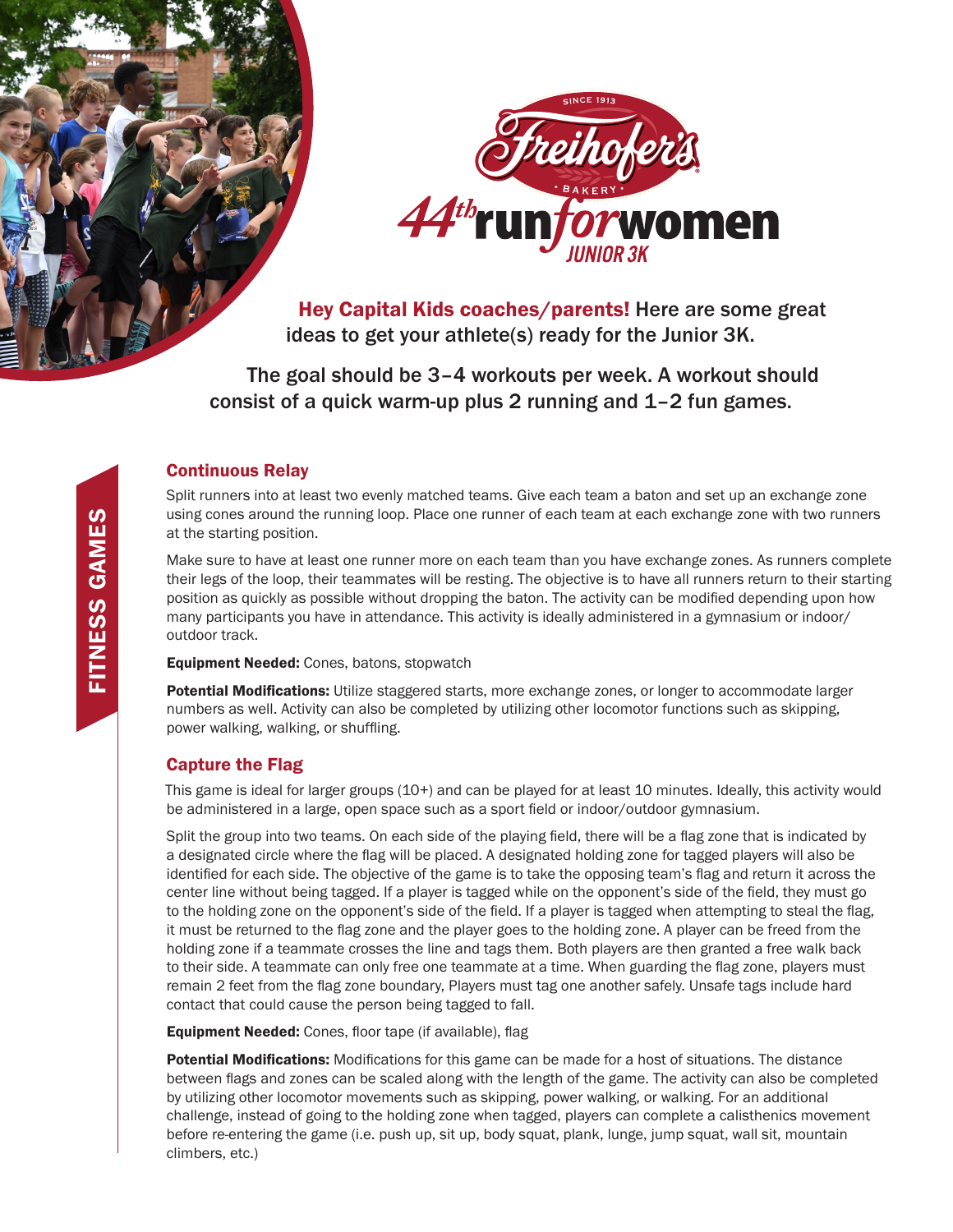## Head Shoulders Knees Cone

A coach leads the game by stating one of the following commands- heads, shoulders or knees. All participants outside of the leader will need to pair up or make a group of three. The pair or group will need one item (cone, ball, toy, etc.) that will be placed in the middle with each member of the group facing the item. The participants will follow the commands that the leader states but the moment that cone (or whatever the item is) is stated, it is a race to see who can get to the item first. Whoever is holding the item wins.

Those who are not holding the item will have to do a prescribed calisthenics movement.

# Fitness Bingo

Try playing BINGO with a fitness twist to it! A minimum of 2 players are needed. Designate one player as the picker and the remaining players will be keeping track of their own BINGO Boards. The twist is that your BINGO Boards will be filled with different exercises (Example: B1 = 5 Push ups). If B1 is picked then you must perform that exercise. Continue playing until one player achieves BINGO!

**Equipment Needed:** Create your own BINGO board or use one of our premade boards HERE.

## Fitness Tag

This game is just like a typical game of tag. However, if you are tagged by whoever is "it", you must complete a fitness movement prior to returning to the game. Calisthenics options can include: push ups, sit ups, jumping jacks, squats, lunges or high knees.

### Flip the Cones

Break the group into two teams, or challenge a partner, or challenge yourself by timing how fast you can flip the cones! Spread at least multiple codes or items (toys, books) around the playing space, some right-side up and some upside down. On "GO" both teams are trying to flip each item to their corresponding side. After two minutes, the team with the most items set to their corresponding side wins.

Running Component Emphasis. Quickness, agility

#### Equipment Needed: Cones

Potential Modifications: You can modify this game in various ways. First, you can make the time periods shorter or longer dependent upon the participants. You can also have the participants utilize a different locomotor movement such as power walking, walking, skipping, shuffling, etc.

### Freeze Dance

Freeze dance can be played with any number of players. One player will be the DJ and the remaining players will be the dancers. The DJ plays a song and all of the other players must show off their best dance moves. The DJ has the power to pause the music at any time, when they pause the music each dancer must freeze! If they do not in time then the DJ can pick an exercise that they must perform before resuming the song.

#### Equipment Needed: Music Player

### Hide Out

This activity is ideal for a large group in an enclosed area such as a large activity room or a gymnasium. To begin gameplay, start by creating a "throwing pit". This could easily be identified as the center court circle on a basketball court. If playing in an unmarked area, use cones to create a "throwing pit". This pit will be in the center, inside of the mats. Set up one mat along each side of the gym. This will be the hiding area for runners who will be running around the perimeter of the circle created. Pick one participant who will start the game as a thrower. Everyone else will be positioned throughout the perimeter of the court. The objective of the game is to run around the perimeter of the circle as the thrower attempts to throw foam balls at the runners. The runners can use the mats as cover by stopping behind them as they run around the perimeter of the circle but the runner can only hide behind the mat for 10 seconds, maximum. If the runner hides behind the mat for longer than 10 seconds, then they are out and must become a thrower. If a runner is hit by a ball thrown by the thrower, they are also out and must become a thrower. Only balls that hit the runners from the shoulders down count. Gameplay can continue for a time limit or until all players have been hit.

Equipment Needed: Cones, 4 mats, foam balls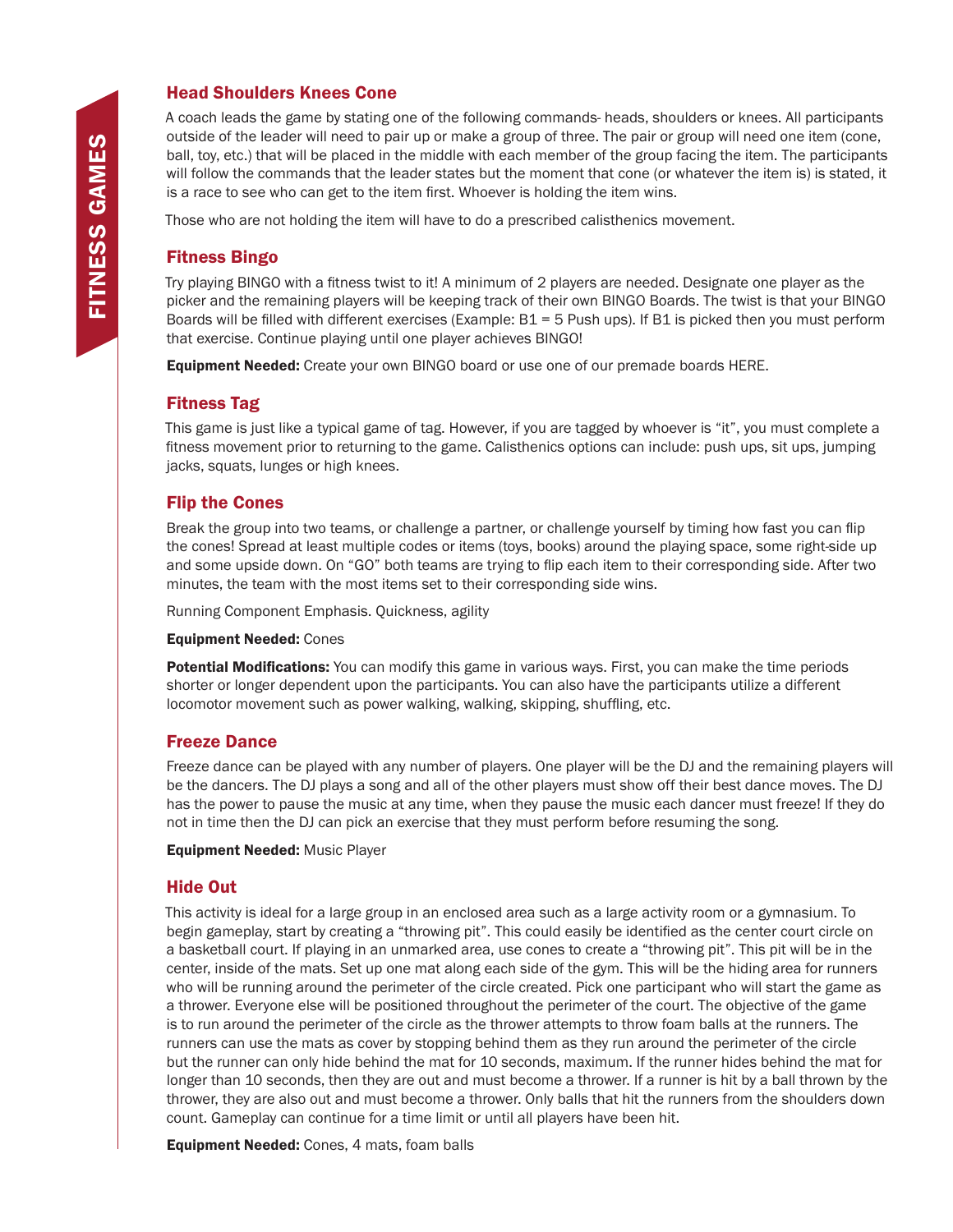**Potential Modifications:** This activity can be modified in a number of ways. If the objective is to have the participants continually run for a set amount of time, there can be an all-time thrower. In this scenario, once a participant is hit a calisthenics movement can be applied and the runner can return to the game as opposed to joining the thrower. Secondly, less mats can be utilized. Three can be used in the form of a triangle. This lengthens the distance that participants run from mat to mat. For younger children with less developed biomechanics, the throwing distance from the throwing pit to the perimeter of the running area can be shortened.

# Tunnel Tag

Tunnel tag is much like many other forms of tag- one person is designated as "it" and all other participants must avoid being tagged by the person who is "it". However for tunnel tag, if a participant is tagged, they are frozen and must stand with their legs spread a little wider than shoulder width apart and their hands directly above their head. Other players who are running freely can then crawl through the frozen player's legs which will allow them to rejoin the game.

Potential Modifications: You can modify this game by making your playing space bigger or smaller, adding calisthenics movement's requirements prior to rejoining the game if you get tagged or by adding more than one person who is "it".

# Ultimate Freeze Tag

This activity is ideal for a large group (10+) and is best administered in a large space such as a gymnasium or sport field. Gameplay begins with someone being designated as "It". This person hides a small ball or object somewhere within the playing field. The objective is for all of the free runners to run around the playing space looking for the ball while trying to not be tagged. If a free runner is tagged, they are then frozen. This player cannot move until another player finds the ball or object, throws it to him/her and they catch it. If the ball is found before the person who is "it" tags everyone, then the free runners win. Otherwise, the person who is it would win by tagging everyone before the free runners find the ball. Prior to beginning gameplay, go over safe tagging which is a light tag as opposed to a hard contact that could cause someone to fall to the floor. This activity is flexible in that it could last 5-7 minutes or 10-12 minutes if played one game after the other with participants maintaining interest.

**Equipment Needed:** 1 ball or item that can be hidden

Potential Modifications: Modifications for this game can be made for a host of situations. The playing space can be scaled for level of challenge. The activity can also be completed by utilizing other locomotor functions such as skipping, power walking, or walking. The game can also be modified to keep participants moving throughout the duration of the game by applying calisthenics movements to the game in the event that players are tagged so that when tagged, they can continue to participate following the completion of their movement as opposed to being frozen.

# Walk/Run Complex

Keep moving with this walk/run complex to get ready for your next race. The time period you run and walk can be scaled to allow you to give it all you have today!

Sprint 20 seconds // Walk 1 minute // Complete 4-6 sets // Scale as needed

## Walk/Run

Run fast 2 minutes // Walk 1 minute // Repeat 2-3 times

## 200 Meter Repeats

Time for another speed workout! After you warm-up, it's time to run 200-meter repeats! If you complete five sets of the circuit, you will run over a mile! Make sure to log your activity in your mileage log.

800 meters to warm-up // 200 meters fast // 200 meters slow // Repeat 5 times // 800 meter cool down